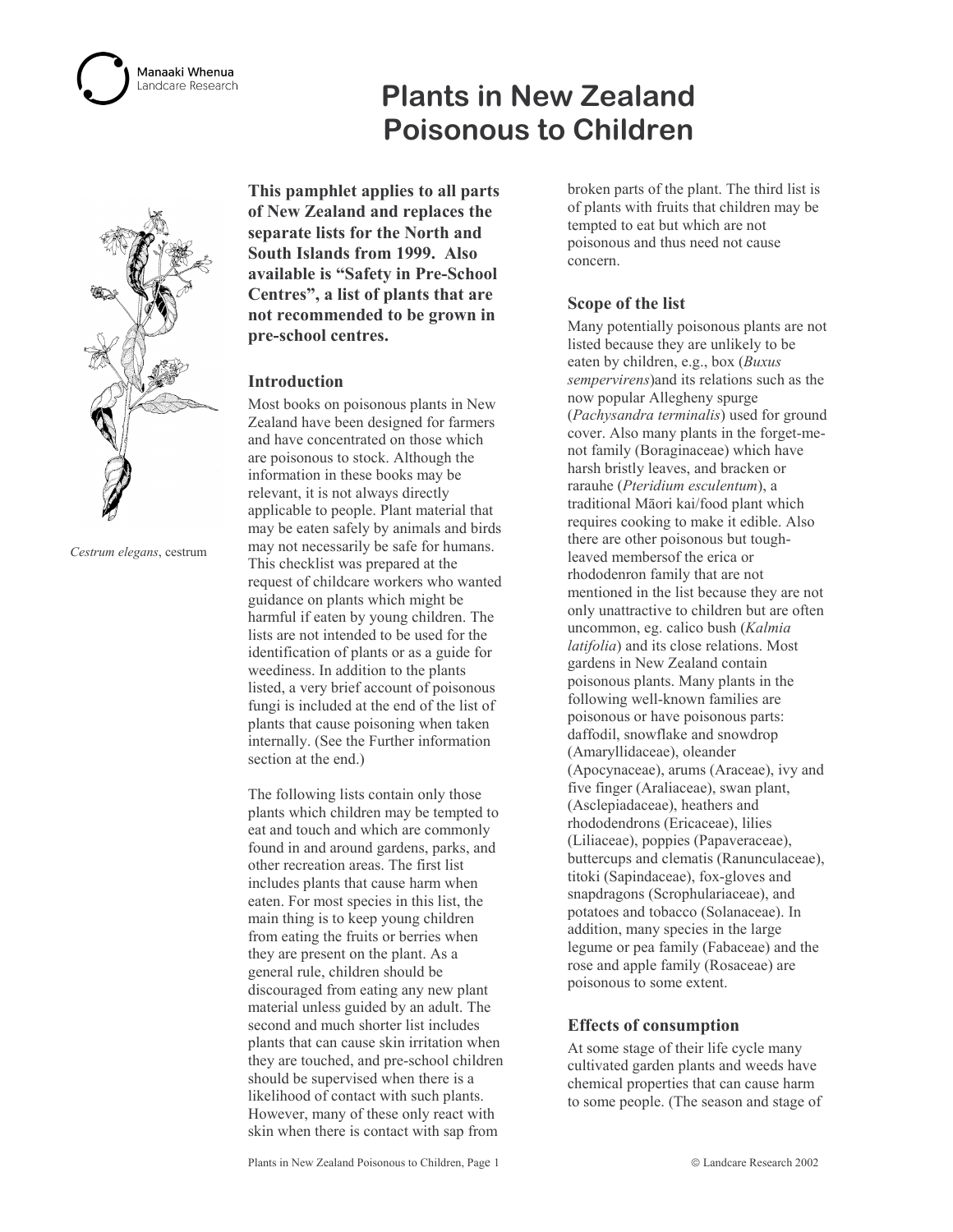growth influence the amount of poisonous substances present in plants.) Do not panic if young children play near such plants. Plants need not be destroyed just because they have poisonous properties. Most of these plants are not tempting for children to eat, at least in potentially harmful amounts; or would pass through the digestive system without causing problems. Examples of the latter are the legumes kōwhai and laburnum whose seeds are extremely hard but would only be toxic if ground up first and swallowed. In New Zealand it is inevitable that as children grow up they will be exposed to plants with poisonous properties. To keep things in perspective remember that fatalities are extremely rare and usually a child does not eat enough of a poisonous plant to cause serious illness.

Not everyone who feels ill after eating leaves, flowers, or berries, has been poisoned; it may be simply a failure to digest them properly that causes the stomach-ache. Many plants which are harmless or only slightly toxic can cause stomach upsets if eaten in large quantities; even some edible but very acidic fruits can have this effect. Sometimes the cause is fungi growing on fruit and vegetables that have been kept too long, or in the wrong conditions. People react in different ways to eating poisonous plants, so some people may be relatively unaffected, while some others may become seriously ill.

## Plants with edible and poisonous properties

Not all poisonous plants taste unpleasant, so bitter taste is not an indicator of the presence of a poison. It is well known that some plants which are very poisonous when raw can be palatable when cooked. Two of the best examples are the traditional Māori kai/food plants, karaka and taro. Taro belongs to the arum family which contains other edible plants that are used elsewhere, especially in the Pacific islands, but no member of the family can be eaten raw. Certain plants that are widely eaten in small amounts because they are considered to be beneficial to health and wellbeing, such as comfrey, are unsafe to eat in large amounts. Even such well-known plants as potato and rhubarb have notably toxic properties, and all green parts of the potato (including tubers which have been exposed to light) are poisonous. Similarly, only the stalk of the rhubarb leaf should be eaten. Be careful not to eat food that has come in contact with any part of a very poisonous plant, such as using a poisonous plant as a barbecue stick, because this can also be harmful

## Non-poisonous plants

A list of non-poisonous, and often edible, fruiting plants follows the list of poisonous species. Most of these are among our most common garden trees and shrubs. Some plant families have no members in New Zealand likely to cause poisoning. These safe families include: iceplant (Aizoaceae), cabbages (Brassicaceae), chickweed (Caryophyllaceae), fat hen (Chenopodiaceae), stonecrop (Crassulaceae), mānuka (Myrtaceae), grasses (Poaceae), and coprosma (Rubiaceae). In addition, the families to which our common catkin-bearing trees belong are unlikely to produce symptoms of poisoning, although the leaves and catkins may taste bitter and eating too many fruits of oaks and beech can cause digestive upsets. These include alders, beeches, birches, sweet chestnuts, oaks, poplars, walnuts, and willows.

## **Rare poisonous plants**

Some plants that are well known overseas as being very poisonous are not dealt with because they are rare in New Zealand and thus very unlikely to be encountered. As already stated, this is not an identification manual so it was felt that inclusion of all such plants would make the list unnecessarily cumbersome. Examples of such excluded plants are: henbane (*Hyoscyamus niger*), poison ivy (Toxicodendron radicans) and Chinese lacquer tree (T. vernicifluum). An apparent exception is deadly nightshade (*Atropa bella-donna*) but this very rare plant in New Zealand is only mentioned in the main list because of confusion with the common black nightshade. Of course if one goes to a place where there is a large collection of plants such as a botanic garden, arboretum or some nurseries, many more plants with at least some degree of toxicity in their tissues must be expected.

Warning: If you suspect a child has ingested parts of a poisonous plant, immediately contact the National **Poisons Information Centre Urgent** 24 Hour Phoneline on 0800 POISON (0800-764766).

For non-urgent information, call 03-479 1200.

If the child is displaying serious symptoms of poisoning, treat as an emergency and dial 111 for an ambulance.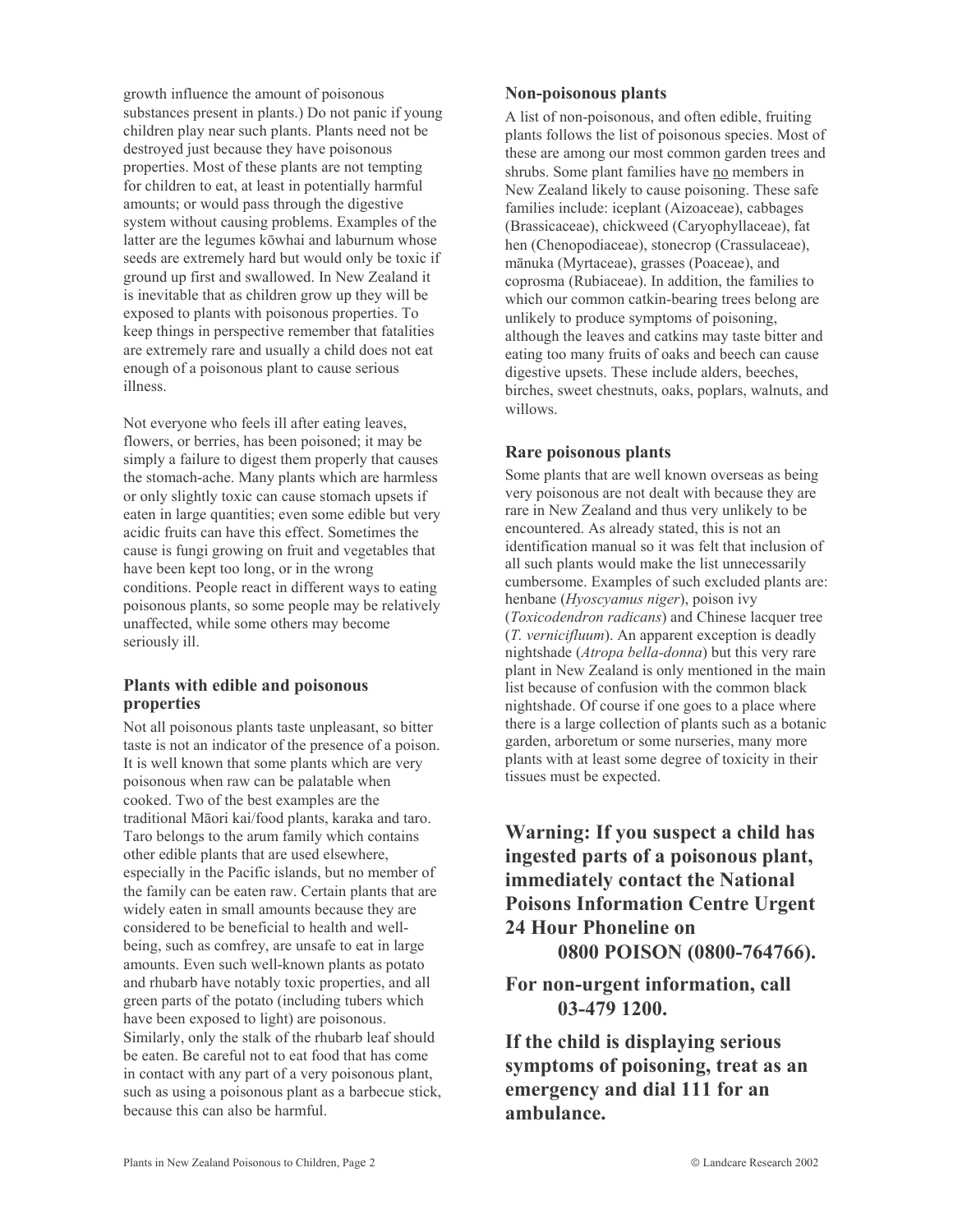## 1. Internal Poisons—poisonous if eaten

Angel's trumpet (Brugmansia candida). Named for its large pendulous white flowers, this large, well-known shrub is related to the thorn apple. It is a dangerous plant, as all parts are poisonous. A frost-tender plant mainly found in lowland areas towards the coast.

Apple of Peru (Nicandra physalodes). An annual plant related to the edible-fruited cape gooseberry, but with bell-shaped blue flowers. Most parts are likely to be mildly poisonous.

Apple of Sodom (Solanum linnaeanum). This shrub is so prickly that it does not invite close attention but its fairly large mottled berry (green and white when immature, yellow at maturity) has been reported as poisoning children.

Arum lily (Zantedeschia aethiopica). All parts are poisonous, but take particular care that children do not eat the attractive spikes of yellow-orange berries. Likewise nearly all other members of this family have similar poisonous properties in all their parts. The toxins present mainly affect the alimentary system from the mouth downwards. Even a tiny part ingested can cause burning in the mouth and throat as well as stomach pains and vomiting, the onset of these symptoms occurring dramatically and beginning within a minute or so.

Asparagus (Asparagus officinalis). The small bright red berries produced by mature female plants in summer are mildly poisonous.

Bitter almond (Prunus dulcis). The kernels are poisonous. Note: bitter almonds (with white flowers, pink at the base) are not as common as the ordinary edible form of Prunus dulcis known as almond or sweet almond (all pink flowers).

Bittersweet (Solanum dulcamara). The small purple flowers and shining scarlet berries are poisonous. Only likely to be found in the south island and southern districts of the north island.

Black nightshade (Solanum nigrum). This plant is only moderately toxic and the ripe black berries, which are similar to black currants, are scarcely or not poisonous at all. Note: this is the plant most people mistakenly call deadly nightshade. The true deadly nightshade (Atropa bella-donna) can live up to its common name, but is fortunately very rare and only recorded in Christchurch. True deadly nightshade has a relatively large bell-shaped, brownish-purple flower, as opposed to the white star-like flowers of black nightshade, and its glossy black berries can be twice the size of those of black

nightshade.

Blueberry lily [see tūrutu]

**Boxthorn** (*Lycium ferocissimum*). The orange-red berries are probably poisonous. Note that the green spines on boxthorn are often not noticed until the bushes are touched. Mainly occurs wild along the coast, and in some gardens.

**Broom** (Cytisus scoparius). The seeds are poisonous, especially if chewed and crushed before swallowing. The poisons are similar to those in its relation, the laburnum, but broom seems to be less harmful. Spanish broom (Spartium junceum) has larger flowers and is commonly grown in some areas although it has not naturalised extensively like the common broom. The seeds of the two species are similar and probably have similar poisonous properties.

**Bushman's poison** (*Acokanthera oppositifolia*). Although only fairly common and almost confined to warm regions north of the Volcanic Plateau, this South African shrub is included because it is most likely to be grown in the Auckland area. Bushman's poison is one of the most poisonous plants in New Zealand. All parts are toxic, especially the shoots and roots. The fruit is like a small blue-black plum. It belongs in the oleander family of which most members are dangerous.

Castor oil plant (Ricinus communis). The attractively mottled seeds are the usual parts eaten, sometimes with serious effects. The New Zealand plants usually have purple leaves.

Celery-leaved buttercup (Ranunculus sceleratus). This is one of the most toxic species of buttercup. It grows in wet places such as in ditches, along streams and around ponds and lakes. The parts most likely to be put into the mouth are the glossy divided leaves which resemble those of celery. Contact with mouth and lips can produce blistering. but fortunately the bitter burning sensation usually prevents material being swallowed.

Cestrums (Cestrum species). There are several species of these popular ornamental garden shrubs, with flower colours ranging from scarlet and rose to white or orange. Fruit colours are white, black, or sometimes red. All parts are very poisonous. Does not grow in colder areas.

**Cherry laurel** (*Prunus laurocerasus*). The small black fruits have kernels which are poisonous.

Chilean jasmine (Mandevilla suaveolens). A climbing plant with fragrant white flowers which is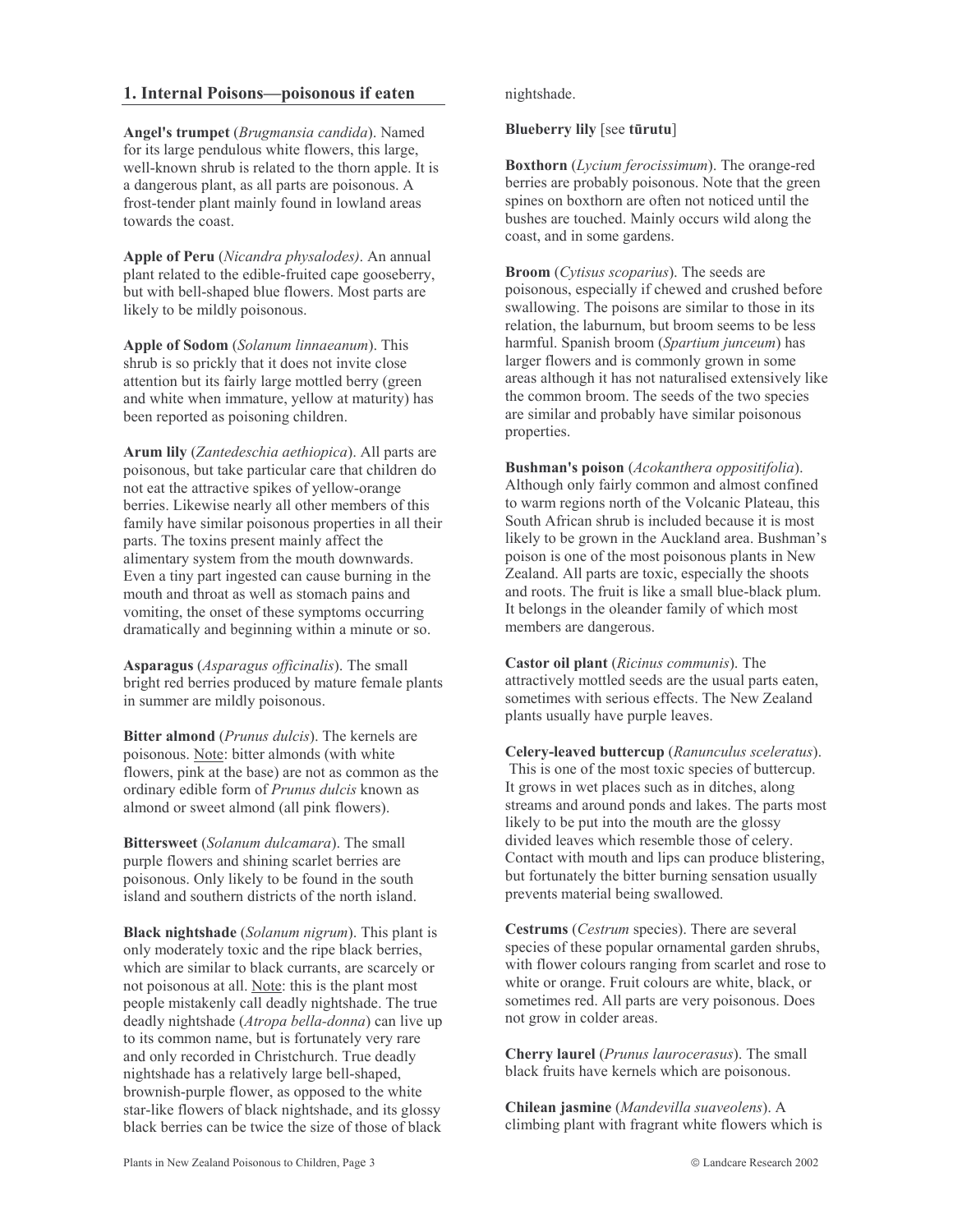usually grown on house walls or trellises. Like many other members of the oleander family, Mandevilla has poisonous white latex in all parts. The long pods are bean-like, but the seeds inside are small and winged. Mainly grown in warmer areas.

**Comfrey** (Symphytum officinale and its hybrid S.  $\times uplandicum$ ). Although the leaves are used as a general tonic, if used in quantity they can be harmful over a prolonged period.

Corsican hellebore (Helleborus lividus subsp. corsicus). A commonly cultivated evergreen herb, all parts of which are poisonous.

Cotoneasters (*Cotoneaster* species). The pretty red berries, which nearly all species have, seem to be mildly poisonous, but have never caused serious harm. Because they are so abundant in gardens and public places, children may often eat a few berries without parents being aware.

#### Cruel plant [see moth plant]

**Daffodils and jonquils** (Narcissus species). These well-known spring flowering bulbs contain poisonous properties and neither flowers nor bulbs should be eaten. Although it is unlikely that enough would be taken to cause illness, they regularly feature in overseas works on poisonous plants, along with snowdrops (Galanthus species) and snowflakes (Leucojum species) and cases of poisoning in humans are known. Similar properties are present in their South African relatives such as species of Nerine, Crinum and Amaryllis. The last is listed separately because one species, belladonna lily (Amaryllis belladonna) is such a common garden plant.

Daphnes (Daphne species). All species are poisonous. A few have attractive red berries.

#### Datura [see thorn apple]

#### Deadly nightshade [see black nightshade]

**Delphiniums** (*Delphinium* species). All parts are poisonous. [See the closely related larkspurs.]

Dumb canes (Dieffenbachia species). Very common house and patio plants with large deep green leaves variously spotted or streaked with white or cream. The sap is very poisonous as with other members of the arum lily family. Dieffenbachia species are often called "mother in law's tongue" in New Zealand but this name porperly applies to an unrelated plant. The usual English name "dumb cane" relates back to a time

when African slaves in the West Indies were tortured with the juice from this plant. A number of other plants in this family have become more widely grown in recent years as indoor and patio pot plants, especially in warmer parts of the North Island. They are all poisonous and have similar properties to the arum lily.

**Elderberry** or elder (Sambucus nigra). The large clusters of little black juicy berries can be made into jam or wine, but they easily can cause stomach upsets if too many are eaten raw. It mainly grows from the Volcanic Plateau southwards.

Elephant's ear (Alocasia brisbanensis). It is related to taro (Colocasia esculenta) and is a member of the poisonous arum family. Elephant's ear is a fairly commonly cultivated ornamental plant in warmer parts of the North Island and in the Nelson area, as well as being wild to a limited extent in a few North Island places. Although it can be cooked and eaten like the related taro, elephant's ear seems to be more toxic as shown by the tubers or rhizomes taking much longer for the toxic compounds to be broken down. This is the plant known as kape or 'ape to Pacific Islanders because of an almost indistinguishable relation in the Pacific Islands (Alocasia macrorrhizos) that is cultivated for food.

#### **English holly** [see holly]

**Fatsia** (*Fatsia japonica*). The berries of this ornamental large-leaved evergreen shrub closely resemble those of its relation, ivy. Although details of the toxicity of *Fatsia* are unavailable, assume that it is similar to ivy.

Five finger or whauwhaupaku (Pseudopanax *arboreus*). This very common plant is likely to be poisonous to some degree because it belongs to the ivy family, however no records of poisoning are available. It has blackcurrant sized berries.

**Foxglove** (*Digitalis purpurea*). All parts of this widespread weed and garden plant are very poisonous.

Gloriosa lily (Gloriosa superba). All parts of this beautiful climbing plant are poisonous. The tuberous roots are especially dangerous and most reported cases of human poisoning have been caused by eating these.

Hairy nightshade (Solanum physalifolium). This plant has mottled green and white fruits which should be treated as poisonous. It is increasingly found in vegetable gardens, mainly in the Bay of Plenty, but is spreading elsewhere.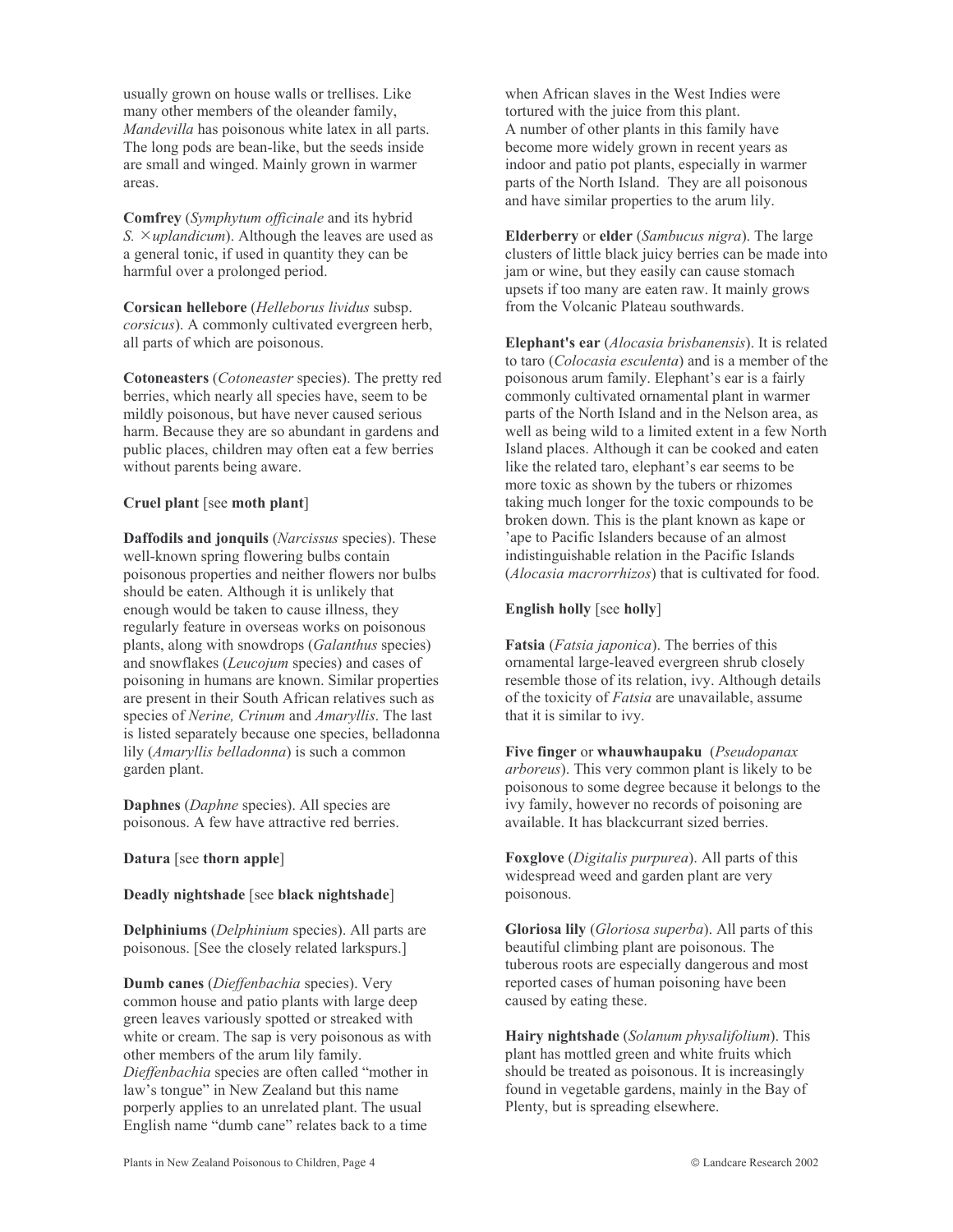**Hellebores** (*Helleborus* species). These plants are often grown close to houses and all parts are very poisonous. [see winter rose and Corsican hellebore.1

**Hemlock** (*Conium maculatum*). One of our most poisonous plants; all parts should be avoided, especially young plants and seeds. The unpleasant smell and purple markings on the stem easily distinguish this from parsley.

Holly or English holly (Ilex aquifolium). The scarlet berries should not be eaten because, like most parts of the tree, they are poisonous. This well-known tree is mainly grown in colder areas from the Volcanic Plateau southwards.

Horse chestnuts (*Aesculus* species). The seeds, commonly called conkers, are mildly poisonous. These should not be confused with the edible, but unrelated, sweet chestnut. It is mainly grown in colder areas from the Volcanic Plateau southwards.

Iceland poppy (Papaver nudicaule). All parts of this common garden plant are very poisonous. It has coloured sap like many other types of poppy but is much more harmful than the other common species found in New Zealand.

**Inkweed** (*Phytolacca octandra*). All parts of this plant should be treated as being poisonous, but it is the erect spikes of poisonous black berries which children might find attractive. Rarely found in the southern half of the South Island.

Italian arum (Arum italicum). All parts are very poisonous, including the orange berries.

Ivy (Hedera helix). Most parts are poisonous, including the black berries.

**Japanese spindle tree** (*Euonymus japonicus*). This commonly cultivated evergreen shrub has attractive but poisonous pink spindle berries and orange-red coated seeds. Unlike the spindle tree the Japanese spindle tree is evergreen and produces fruit mainly in warmer areas.

Jerusalem cherry (Solanum diflorum and S. *pseudocapsicum*). For practical purposes these very similar species can be regarded as one. Their orange-red berries are very poisonous.

Karaka (Corynocarpus laevigatus). The attractive orange fruits are poisonous. However, the situation is not straightforward because the fleshy outer part of the fruit can be eaten raw but the kernel containing the seed has to be detoxified before it can be eaten, the latter being the part prized by

Māori people. This traditional food was only safe to eat after a long and complicated process. The trees mainly grow in warmer coastal areas, at least as far south as Banks Peninsula.

Kōwhai (Sophora microphylla and S. tetraptera). The yellow seeds are very poisonous if eaten, but only if they are ground or crushed before swallowing. Otherwise, they pass through the digestive system and cause no harm.

Laburnum (Laburnum anagyroides). The black seeds are very poisonous if they are chewed or crushed before swallowing, as with kōwhai. It mainly grows in the southern half of the North Island and in the South Island.

Lantana (Lantana camara). It is more common for children to be affected by eating the small blueblack berries, although stock have been poisoned too. In New Zealand there are several forms with different coloured flowers and differing degrees of toxicity, but to be on the safe side none of them should be eaten. A commonly cultivated shrub in warmer areas but which also grows wild north of Auckland.

Larkspurs (Consolida species). These ornamental annuals are closely related to delphiniums, and all parts are poisonous. Although larkspurs and delphiniums have no fleshy fruits, they are so poisonous that even the pretty flowers could cause illness if eaten. Commonest in colder areas.

Lily of the valley (*Convallaria majalis*). All parts are poisonous if eaten, but the orange berries are most likely to attract young children. Although uncommon, it is presently available in nurseries in the North Island.

Lily of the valley shrubs (Pieris species). Like most members of the heather family, these plants are poisonous. The little white flowers should not be eaten.

Lupins (Lupinus species). All the species commonly grown have poisonous seeds which, if crushed or chewed before being swallowed, result in the release of toxins.

Monkshood (Aconitum species, especially Aconitum napellus). All parts of these herbaceous perennials are very poisonous. It is even dangerous for children to play with the attractive hooded delphinium-like flowers because it seems that toxic substances can be absorbed through the skin. especially delicate areas such as around the mouth. Monkshood grows in all parts of the North Island, and generally through the South Island, especially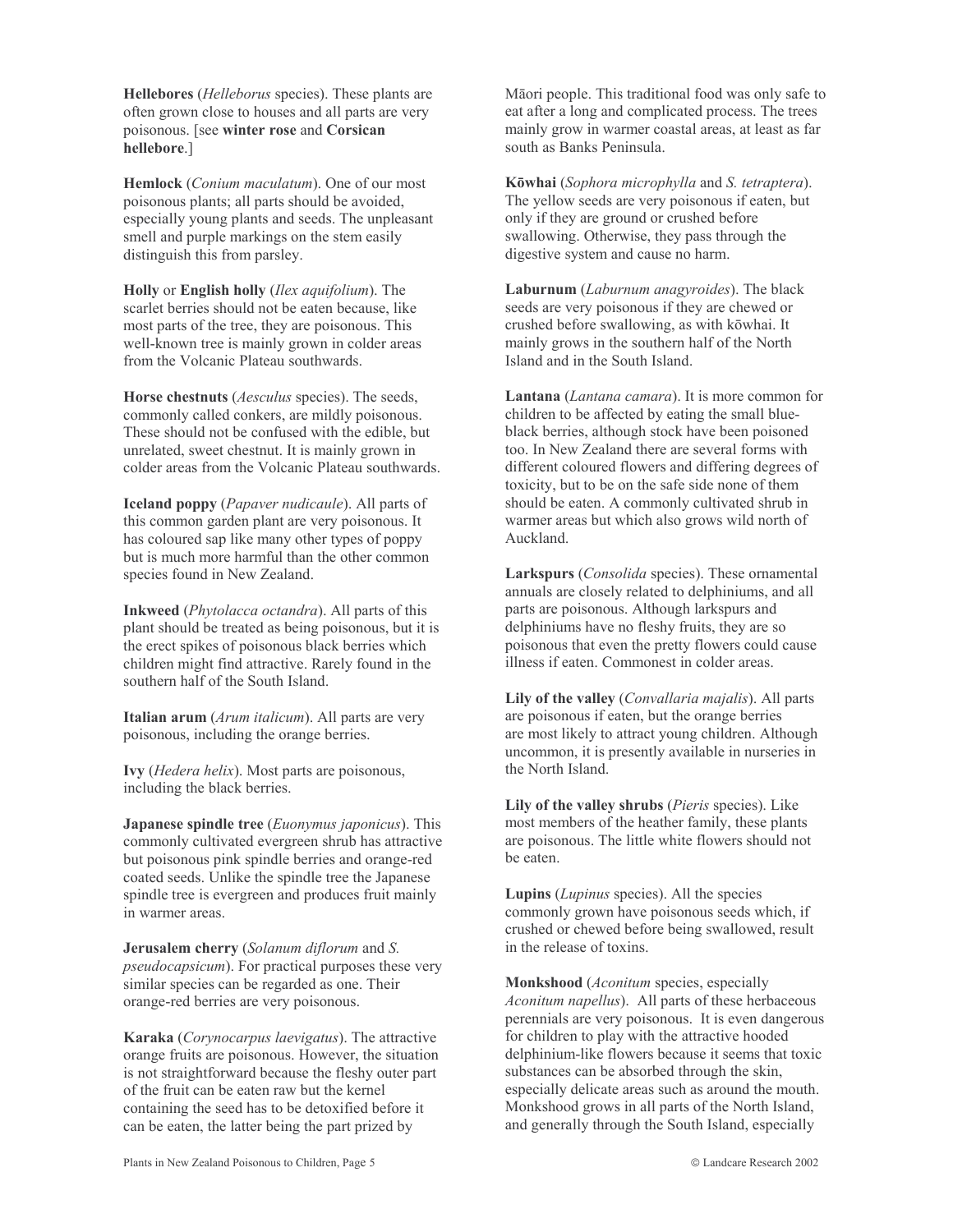seen in colder areas, but is rarer than delphiniums.

Morning glories (*Ipomoea* species). The seeds of some species contain very powerful hallucinogenic drugs. As with other hard seeds, the effects are only evident if they are crushed or chewed before being swallowed.

Moth plant or cruel plant (Araujia sericifera). The white latex in all parts of this plant is poisonous, so the green choko-like fruits of this climber should not be put in the mouth. Mainly grows in warmer areas where it is sometimes naturalised.

Ngaio (Myoporum species). These very poisonous plants mainly grow near the sea, either wild or in cultivation. They are easily identified by the numerous pale leaf spots seen when held to the light, and by the purple berries. Both the native ngaio ( $M.$  laetum) and Australian ngaio ( $M.$ *insulare*) should be regarded as equally harmful.

Nightshades (some Solanum species). Species of Solanum should be treated with great caution since they all contain poisonous compounds to some extent, particularly in any green parts. The main species of concern for children are: poroporo, potato, bittersweet, Jerusalem cherry and hairy, woolly and black nightshades.

**Oleander** (Nerium oleander). All parts are extremely poisonous. Fortunately, the bitter taste deters children from swallowing it. Does not thrive in cold inland areas of both islands.

Opium poppy (Papaver somniferum). Although not as poisonous as Iceland poppy, the opium compounds in this plant make it one to be avoided, particularly by children.

**Peach** (*Prunus persica*). The kernels are poisonous but the very hard corrugated stone around them is not easily broken, so they are unlikely to be eaten by children.

**Pepper tree** (*Schinus molle*). The strings of little pink berries hanging on this attractive ornamental tree seem to be moderately poisonous, particularly the seed. Note: the native pepper bush or kawakawa (Macropiper excelsum) has nonpoisonous, but peppery-tasting, orange, fleshy fruiting spikes. Neither species thrives in cold inland areas of both islands.

Persian lilac or white cedar (Melia azedarach). Persian lilac is deciduous and when the leaves fall the bunches of poisonous vellow fruits are very conspicuous. A common street tree in the Auckland and Bay of Plenty areas.

Poinsettia (Euphorbia pulcherrima). This plant is a spurge, all species of which are poisonous. The milky sap can burn the delicate lining of the mouth. It is often grown as a pot plant for the Christmas trade and in the warm northern part of the North Island it is a typical garden shrub. See other Euphorbia species under spurges.

**Poroporo** (Solanum laciniatum or S. aviculare). The poisonous green or yellow berries should not be eaten, although when orange and fully ripe they are scarcely toxic when fresh, and not at all when cooked. The two species of poroporo are very similar and are only easily distinguished by the flowers. For practical purposes the two species can be regarded as one.

**Potato** (*Solanum tuberosum*). The parts most likely to poison children are the green or whitish berries produced on some varieties. Potato tubers which are green from light exposure are also poisonous.

Privets (Ligustrum species). All species have poisonous black, blue-black or dark purplish berries, which might be eaten by children. Tree privet (L. lucidum), privet (L. ovalifolium), and most abundantly, Chinese privet  $(L. \, \text{sinense})$ , are the usual species from the Waikato and Bay of Plenty northwards. In colder areas southwards the main species are the last two, as well as the abundantly fruiting deciduous common privet, L. *vulgare*, in the South Island.

Rhododendron species and varieties. The tree-like, pink-flowered Rhododendron arboreum hybrids, common over most of New Zealand, have poisonous flowers, and honey made from them is also toxic. However, all rhododendrons should be regarded as poisonous.

**Rhubarb** (*Rheum rhabarbarum*). The leaf blades are poisonous on this common vegetable plant.

Snowberry bush (Symphoricarpos albus). The white marble-sized berries of this deciduous garden shrub are poisonous and are particularly conspicuous after the leaves fall. Mainly grown in colder parts of the country, especially in the South Island. Note: It is not to be confused with the native snowberry (Gaultheria depressa), a prostrate evergreen shrub with similar, but edible, berries.

**Spindle Tree** (*Euonymus europaeus*). The pink fruits with their orange seeds are attractive but poisonous, as are all parts of the tree. It is the spindle berries that are most likely to be eaten. Mainly seen south of the Volcanic Plateau in colder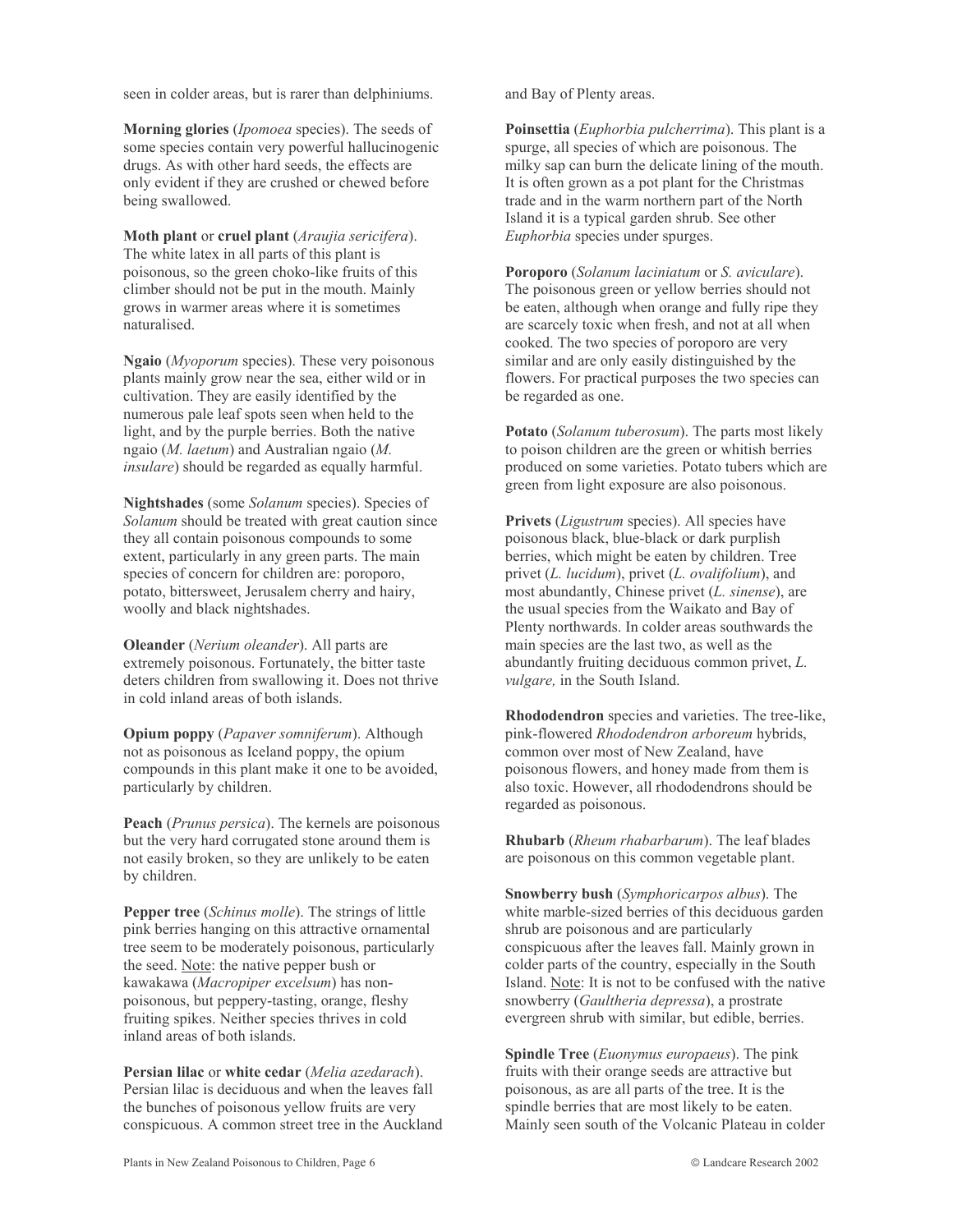areas.

Spurges (*Euphorbia* species). All species are poisonous [see also 3. skin irritants]. The milky sap can burn the delicate lining of the mouth [see also] the unrelated swan plants]. Beware especially of caper spurge  $(E. \; \text{lathyris})$  which should not be confused with the unrelated true edible capers (Capparis spinosa). Note: not all plants with milky sap are poisonous, for example, the unrelated dandelions (*Taraxacum* species) which are harmless

Stinking iris (Iris foetidissima). Many irises are poisonous but the main parts likely to be eaten in this species are the prominent orange seeds that are displayed when the fruits open, a feature lacking in other irises.

**Swan plants** (*Gomphocarpus fruticosus* and *G*. *physocarpus*). These two shrubby plants are so similar that they can be regarded as the same for all practical purposes. Like all members of the asclepias family the tissues are full of poisonous white milky latex, so even the bladder-like fruits should not be eaten.

Taro (Colocasia esculenta). All parts of this popular Polynesian food crop are poisonous, so the root and leaves must be cooked properly before being eaten. Even if eaten when only partly cooked, it will burn the throat. It is a member of the poisonous arum lily family.

**Thornapple or datura** (*Datura stramonium*). The black seeds are sometimes eaten and contain a powerful, dangerous drug, as do other parts of the plant. This weed has white trumpet flowers and appears in gardens and waste places in summer. The name thorn apple is sometimes wrongly applied to angel's trumpet, which belongs to the same section of the nightshade family, although it looks quite different.

Tītoki (Alectryon excelsus). The round black seeds in their scarlet cup are a familiar sight in many areas, but especially in the Auckland region and northwards, and this striking colour contrast appeals to all ages. Titoki is included because of its attractive fruits and the uncertainty as to whether or not they are toxic. It is sensible to avoid it because many members of the soap tree family are poisonous.

Tropical periwinkle (Catharanthus roseus, commonly known as Vinca rosea). An annual with pink or white flowers. Although an important medicinal plant, tropical periwinkle is very poisonous. It is a member of the oleander family

that is mainly grown in warm northern areas.

Tūrutu or blueberry lily (Dianella nigra). This native plant in the flax family has attractive violet berries reported as being poisonous. Australian species are sometimes grown, especially in Auckland, and their berries may also be poisonous. Tūrutu grows mainly in parts of the North Island and western and southern parts of the South Island.

Tutsan (*Hypericum androsaemum*). This small shrub is often seen in bush remnants and plantations. Although not as poisonous as some other *Hypericum* species, such as the well-known St. John $\square$ s Wort (*H. perforatum*), the black berries should not be eaten.

Tutu (Coriaria species). All species are very poisonous. The fleshy black berries should be avoided, because the seeds inside them are poisonous. It grows in bush remnants and margins, in scrub, and often in places modified by humans, like plantations. The usual lowland species is  $C$ . arborea, and in mountains this species grows with the smaller C. sarmentosa.

## White cedar [see Persian lilac]

**Winter rose** (*Helleborus niger*). This plant is often grown close to houses in private gardens, and all parts are poisonous.

**Wisteria** (*Wisteria* species, usually  $W$ . sinensis). This beautiful climber is grown around many houses for its hanging clusters of mauve, or less commonly, white flowers. The pods and seeds of this legume are poisonous, but fortunately they are not nearly as common as the flowers.

Woolly nightshade (Solanum mauritianum). This very familiar shrub or small tree has little globular dull yellow berries. These are probably not as poisonous as in many other Solanum species, but they should not be eaten.

Yew (*Taxus baccata*). Although nearly all parts are poisonous, only the soft red berry with its poisonous green seed is likely to be eaten by children.

## 2. Poisonous Fungi

#### Poisonous Fungi

There are many fungi in New Zealand and the majority are not poisonous except to certain allergic people, but because they are often difficult to identify one should avoid eating any unknown fungus. In all cases it is the reproductive structure that we call the toadstool or mushroom that may be eaten. The term mushroom is usually restricted to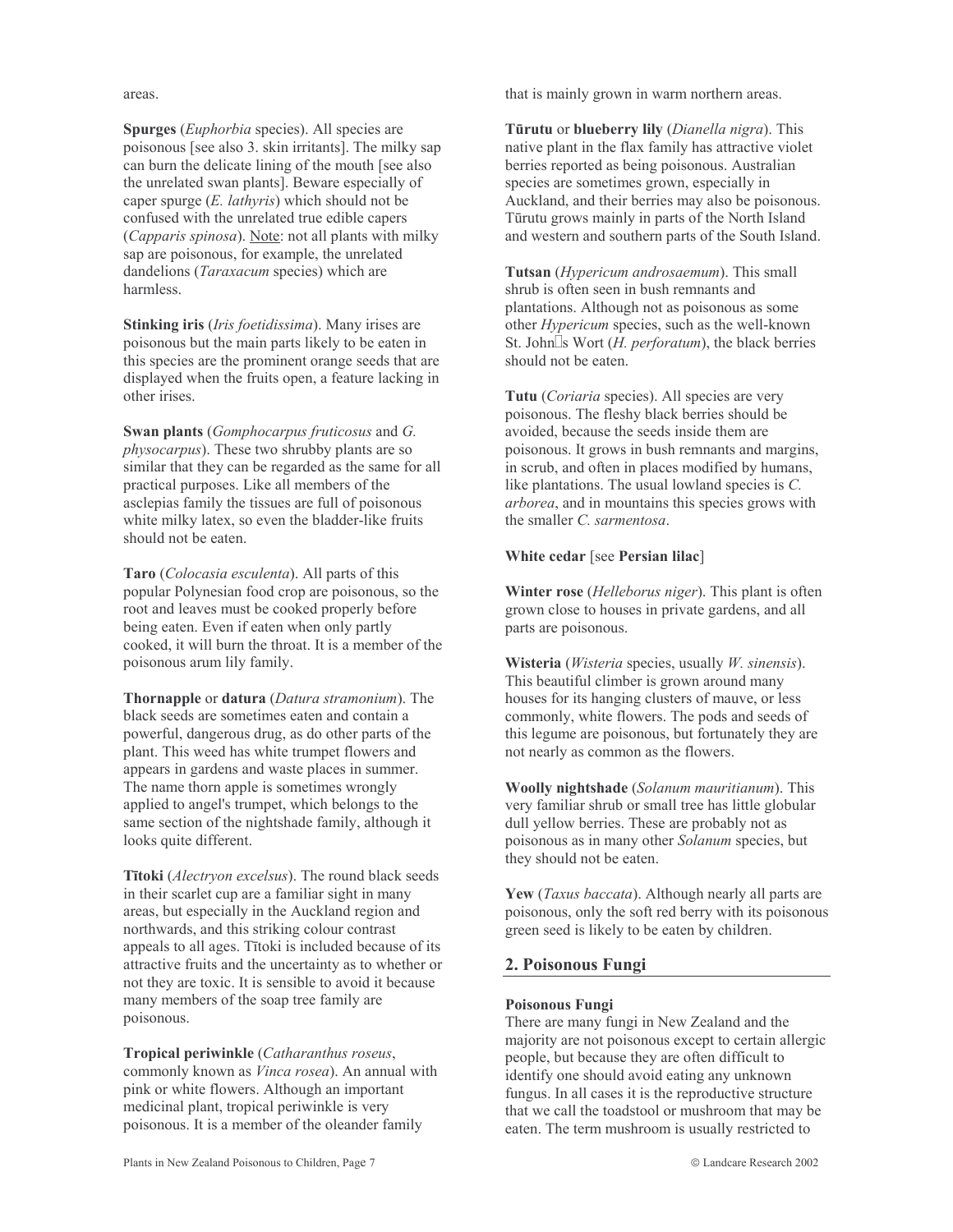the edible species of *Agaricus* that are commonly sold or collected growing in grassland. The word toadstool refers to any other fungus with a cap and stem (this may be long to very short) and thus includes both poisonous and non-poisonous species. The poisonous properties of some fungi, especially of native species, have not been properly investigated, and many of the fungi whose properties are better known are introduced species that grow in association with introduced temperate trees. The four fungi named in the list are all common, at least in some areas of both main islands, and also usually grow under or near introduced trees in gardens, parks, reserves and similar places.

**Death cap** (*Amanita phalloides*). One of the most poisonous fungi known. Although widespread in New Zealand, it is much less common than its better-known relation the fly agaric, A. muscaria [see below]. Death cap usually grows beneath oak trees, and may be increasing at present, as the fly agaric seems to be. Death cap has a vellowish or greenish-white cap, so is immediately recognisable from the more conspicuous fly agaric. Both fungi have white gills and a volva (membrane) at the base of the stem at ground level, this being a prominent white cup in the death cap. Note: edible mushrooms (*Agaricus* species) do not have a volva and the gills are pale pink to deep pink or pinkish hrown

Fly agaric (*Amanita muscaria*). This conspicuous red or orange-red toadstool with a cap that is speckled with white warty lumps is very poisonous if eaten. It is found where birches, oaks, pines, and native beech grow. (See also death cap above)

Magic mushrooms (Psilocybe species). There are several species of these small poisonous toadstools with a conical brownish or yellow-brown cap and rather dark gills. The stem is very slender, pale yellow and at least in some species shows a bluish stain when bruised. Magic mushrooms gow on rotting wood or in soil rich in humus. Note that the common name refers to their hallucinogenic properties, these being inseparable from the poisonous ones.

**Roll rim** (*Paxillus involutus*). This toadstool is immediately distinguished by its brown cap with the margin rolled under, whilst the greenish or brown gills are produced down the upper part of the stem and the latter lacks a volva (membrane). The poisonous roll rim often grows with fly agaric in colder parts of the country, especially under birch (Betula pendula) trees.

3. External poisons—skin irritants

Individual reactions to external poisons vary enormously. Some people are immune while others are so susceptible that even gentle handling can produce an adverse reaction.

**Agapanthus** (*Agapanthus* species). The slimy sap can affect some people's skins, although generally only adults seem to be susceptible.

Amaryllids (Amaryllis species, especially A. belladonna, and including *Hippeastrum* species). They have the same sap features as agapanthus.

Garden primulas (*Primula* species, especially *P*. *malacoides* and *P. obconica*). Some people are susceptible to these plants and contact can cause intense skin irritation. The common garden weed, scarlet pimpernel (*Anagallis arvensis*), belongs to the primula family and has occasionally caused dermatitis when handled.

Giant hogweed (Heracleum mantegazzianum). A powerful skin irritant that affects susceptible people more noticeably in sunny weather. Found mainly in eastern South Island.

Ivy (Hedera helix). Sometimes causes skin irritation when handled.

Japanese wax-tree [see wax-tree]

Nettles or stinging nettles (Urtica species). Three species are likely to be encountered - the first two are introduced and the third is native. Nettle or annual nettle  $(U.$  urens) is a common weed of gardens and waste places, especially where animals congregate. Perennial nettle (*U. dioica*) is much less common, but may grow in partly shaded places in the vicinity of buildings. The notorious giant native tree nettle or ongaonga (*U. ferox*) does not occur naturally in Auckland, although it is present north of the Waikato, as well as many areas to the south including the South Island. The stings can cause a numbing effect which lasts several days.

Parsnip (Pastinaca sativa). May cause rashes in susceptible people when leaves are rubbed against the skin.

**Rue** (*Ruta graveolus*). This small, very unpleasantly scented shrub is grown by people interested in herbs. It can cause skin irritation and even blistering when handled.

**Smoke bushes** (*Cotinus* species). Contact with sap in stems, shoots, and leaves can cause inflammation and irritation for susceptible people. Closely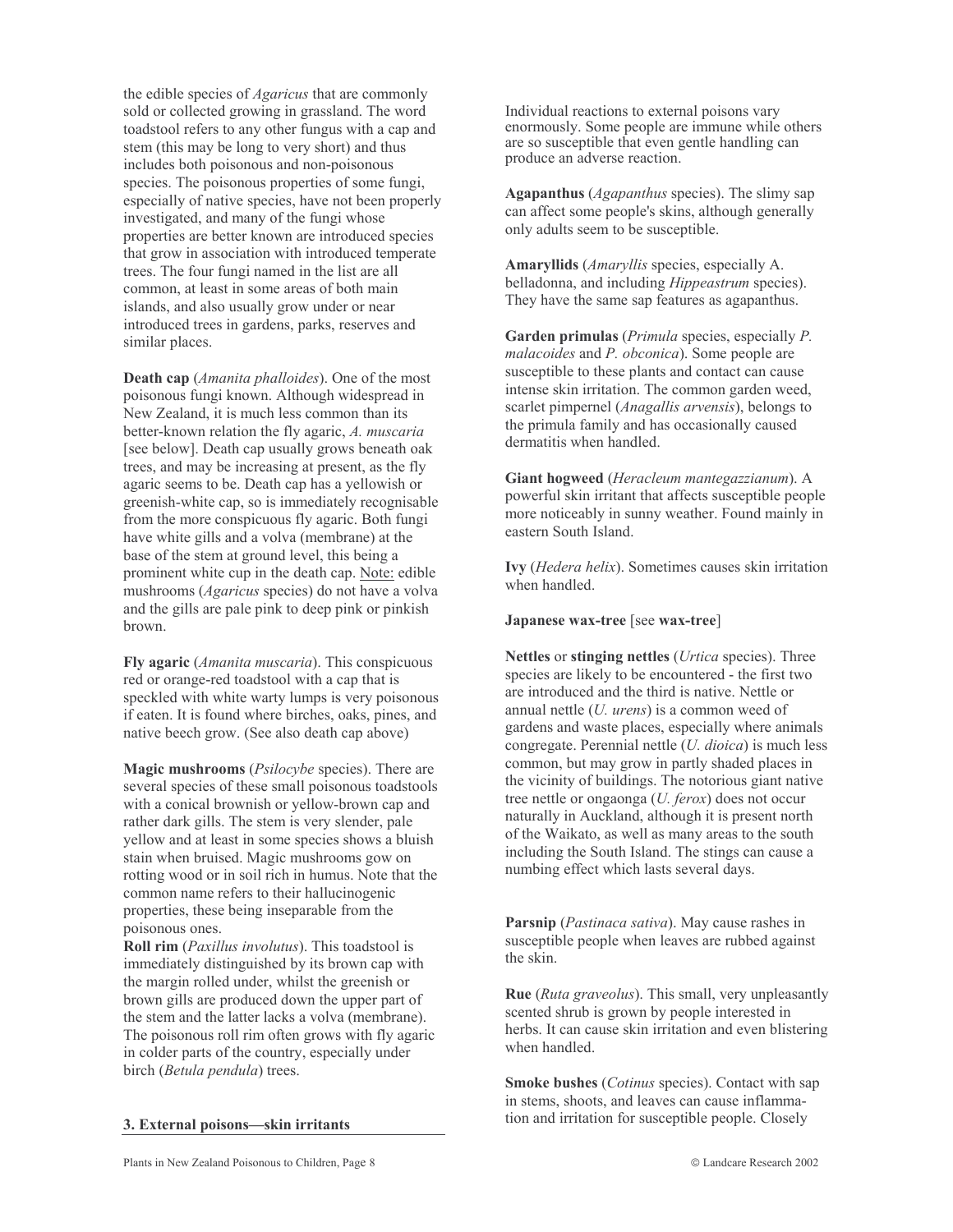related to Toxicodendron species, but not nearly as poisonous as them.

**Spurges** *(Euphorbia species)*. The white sap can irritate skin; especially beware of caper spurge  $(E$ . *lathyris*). This plant has nothing to do with true edible capers.

#### Stinging nettles [see nettles]

#### Sumacs [see wax-tree]

#### Varnish tree [see wax-tree]

Wax-tree, Japanese wax tree or varnish tree (Toxicodendron succedanea). Susceptible people suffer blistering and skin inflammation with great irritation, that can result in temporary hospitalisation, although other people are immune. Some other members of the family to which this plant belongs are notorious for causing severe skin irritation like the wax tree. Fortunately they rarely grow in New Zealand, eg. poison ivy (T. radicans), from North America and Chinese lacquer tree  $(T)$ . vernicifluum) that like the wax tree is from China and long cultivated in Japan. Note: the species of Toxicodendron have often been included in the large genus Rhus, but the Rhus species rarely cause trouble, eg. in many parts of New Zealand staghorn sumac (*Rhus typhina*) is commonly grown. The family has many tropical members, some of which can cause severe skin disorders, but ripe fruits and seeds of mangoes and cashew nuts are quite safe to handle although the trees upon which they grow are not.

#### 4. Common non-poisonous berried plants

**Barberries** (*Berberis* species). These have variously coloured berries according to the species. All barberries are thorny and the spines can penetrate the skin, snap off and lead to infection but the berries are not poisonous.

Brush cherry (Syzygium australe). The oblong crimson or purplish fruits of this small tree are commonly seen in northern urban areas and are quite harmless.

**Coprosmas** (*Coprosma* species). There are many native species, usually with orange or red berries.

**Elaeagnus** (*Elaeagnus*  $\times$  *reflexa*). The scaly orange berries of this large rambling shrub, or hedge plant, are edible and were used for preserves in the past.

#### English oak [see oak]

Firethorns (*Pyracantha* species). They have red, orange, or yellow berries and fierce spines, the latter being the only feature to worry about.

Flowering currant (Ribes sanguineum). The little black or blue-black berries are harmless. It is mainly grown in colder areas from the Volcanic Plateau southwards, and is often wild in some parts of the South Island.

Fuchsias (*Fuchsia* species). The soft berries of both native and introduced garden fuchsias are harmless and mostly edible.

Hawthorns (*Crataegus* species). Several species are grown, mostly with red or yellow-orange fruits, which can be used for jellies.

#### Holm oak [see oak]

Honeysuckles (*Lonicera* species, especially Japanese honeysuckle (L. japonica) and **honeysuckle** (*L.*  $\times$ *americana*)). These popular climbers have fragrant flowers, which in  $L$ . *japonica* are followed by shining black berries. Other honeysuckles have orange or red berries. None are poisonous although if numbers are eaten stomach upsets may result.

#### Japanese quince [see japonica]

Japonica or Japanese quince (Chaenomeles speciosa). Like ordinary quince the fruits can be eaten, despite their forbidding dull-green appearance. Many people are needlessly afraid of them.

#### Laurustinus [see viburnums]

Lilly pilly [see monkey apple]

**Monkey apple or lilly pilly** (*Acmena smithii*). The little round mauve or white berries of this common garden and street tree are a familiar sight in the north and are harmless. It is a member of the nonpoisonous mānuka or myrtle family. Myrtle (Myrtus communis). Has black, aromatic berries.

Oak or English oak (Quercus robur), and holm oak  $(Q. \text{Ilex})$ . These are the usual species grown in northern New Zealand and they fruit prolifically. A stomach-ache may result from eating too many acorns, but the fruits \#\ in particular the mature acorns ¥ are almost harmless, being regarded as "famine food" in Europe in former times. Likewise beech mast, the name applied to the seeds of European beech (*Fagus sylvatica*) is mentioned in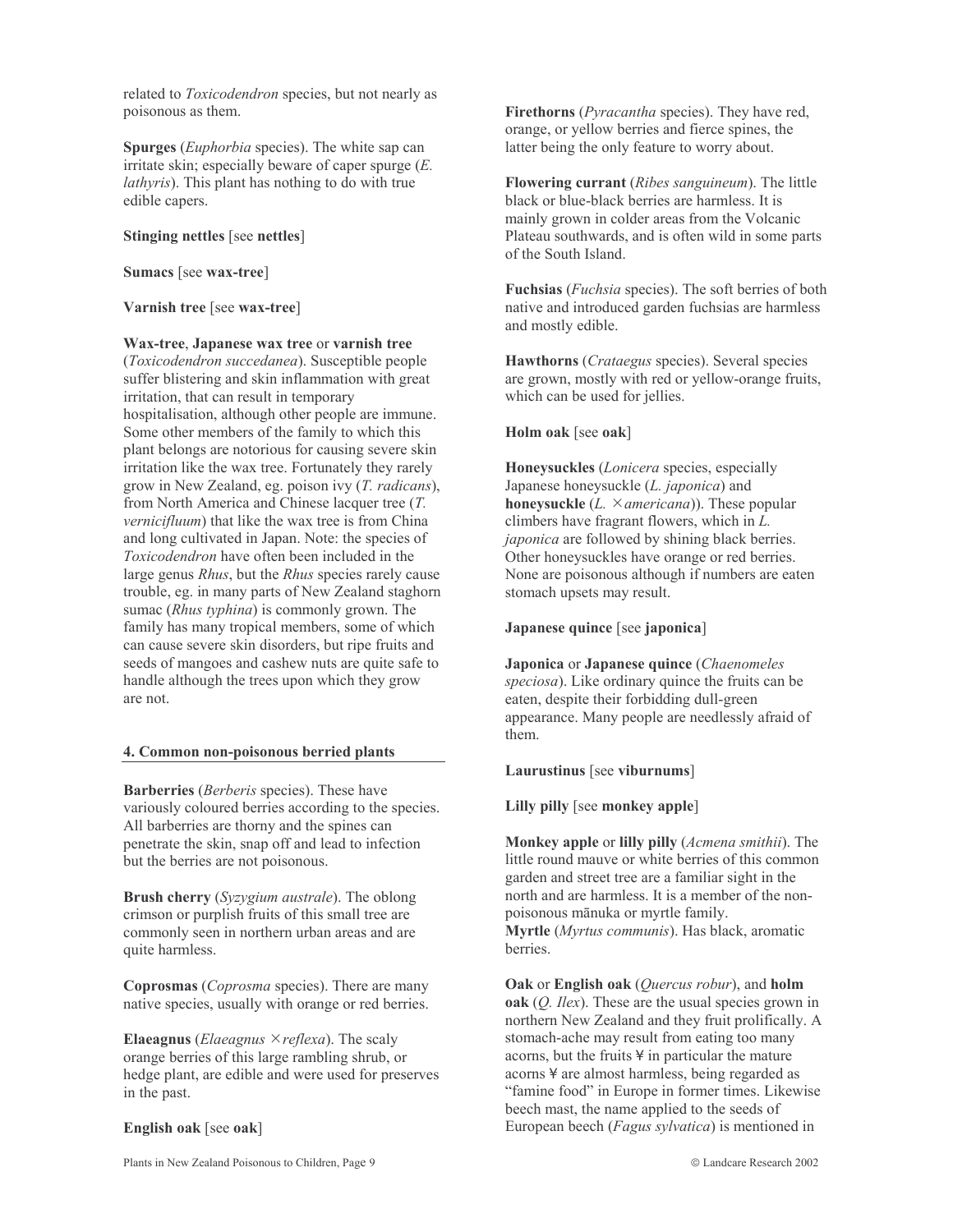European books on poisonous plants along with oak acorns, but ingestion of its seeds is much more unlilkely. Again there would be either no ill effects or these would be very minor.

Rowan (Sorbus aucuparia). Rowan trees are mainly seen in colder parts from the Volcanic Plateau where they are common in the Rotorua and Taupo areas southwards through the South Island. The orange-red berries are produced in abundance.

Strawberry dogwood (Dendrobenthamia capitata). A small tree with large strawberry-like fruits. Often common except in the southern half of the South Island.

**Strawberry tree** (*Arbutus unedo*). The red and yellow fruits of this well known plant are sometimes eaten.

Viburnums (Viburnum species). V. davidii has deep blue berries and *V. japonicum* has bright crimson ones. Other species are grown, particularly further south, especially laurustinus  $(V.$  tinus) with blue-black berries and guelder rose  $(V.$  *opulus* $)$ with red-orange ones. Although viburnum fruits often smell unpleasant, they do not seem to be poisonous. However, they can cause stomach upsets if many are eaten.

Written by W.R. Sykes, June 1991, **Revised October 2002** 

**©Landcare Research New Zealand Ltd 2002** 

This information may be copied and distributed to others without limitation, provided Landcare Research New Zealand Ltd and the source of the information is acknowledged. Under no circumstances may a charge be made for this information without the expressed permission of Landcare Research.

symptoms of poisoning, treat as an emergency and dial 111 for an ambulance.

**Disclaimer of Liability for Health-Related Advice** This information is not intended to be comprehensive or to provide medical advice to you. While all care has been taken to ensure the accuracy of the information, no responsibility is accepted for any actions taken in reliance on it. Specific advice on medical issues should be sought from a health professional.



Conium maculatum, hemlock

Warning: If you suspect a child has ingested parts of a poisonous plant, immediately contact the National **Poisons Information Centre Urgent 24 Hour Phoneline on** 0800 POISON (0800-764766).

For non-urgent information, call 03-479 1200.

If the child is displaying serious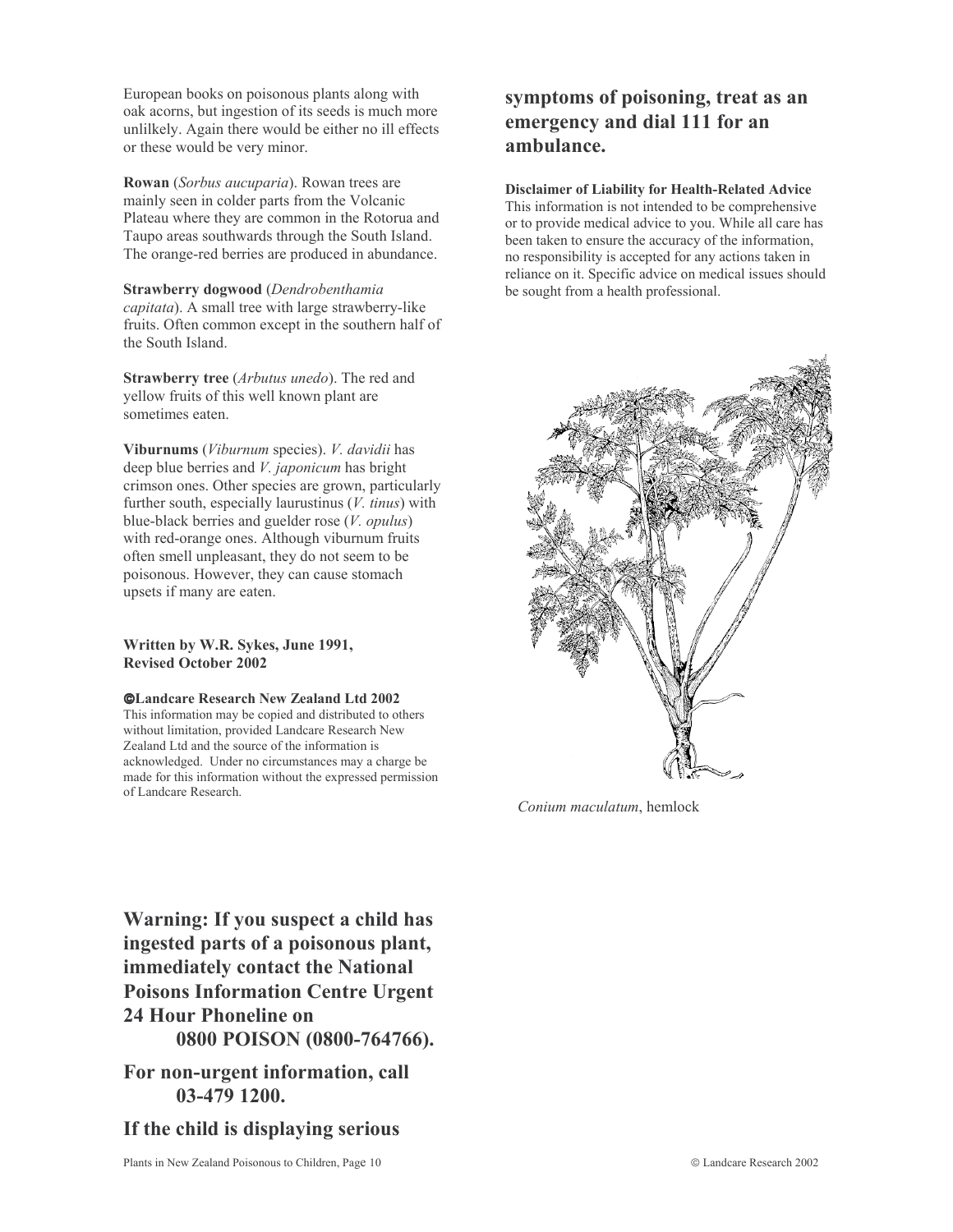#### **Plant Identification**

These lists of poisonous and non-poisonous plants are meant to be used solely as a guide to their actual or possible toxicity. Thus they are not intended to be a manual for identification because there are no illustrations or detailed descriptions.

The brief notes about many of the plants listed are just for confirming the identity of those mostly common well-known plants. Further information can be obtained for nearly all these species mentioned by consulting the Flora of New Zealand series: volumes I to V.

#### **Banned Plants**

The lists do not contain any statements about weediness although amongst both the poisonous and non-poisonous plants mentioned there are a number of invasive species for which sale and distribution is restricted (or forbidden). Be that as it may, the criterion for inclusion is the belief that children are likely to or may well be tempted to have contact in some form (internally or externally) with these plants. The lists have been compiled as a result of researching New Zealand and overseas literature on poisonous plants, as well as from observations provided by many people. For those wanting more information about weediness status the following websites may be helpful:

#### **Sites with lists of weeds**

www.rnzih.org.nz/pages/weednameslist.htm

www.envbop.govt.nz/green/weeds.htm

#### Sites with weed warnings and information

www.landcare.org.nz/biodiversity/biodb\_index.htm

www.maf.govt.nz/biosecurity/pests-diseases/plants/

www.protectnz.org.nz

#### For more information contact your local regional council or find their website at

www.localgovt.co.nz

This handout, and the Safety in Preschool Centres sheet, are available on our website.

www.landcareresearch.co.nz